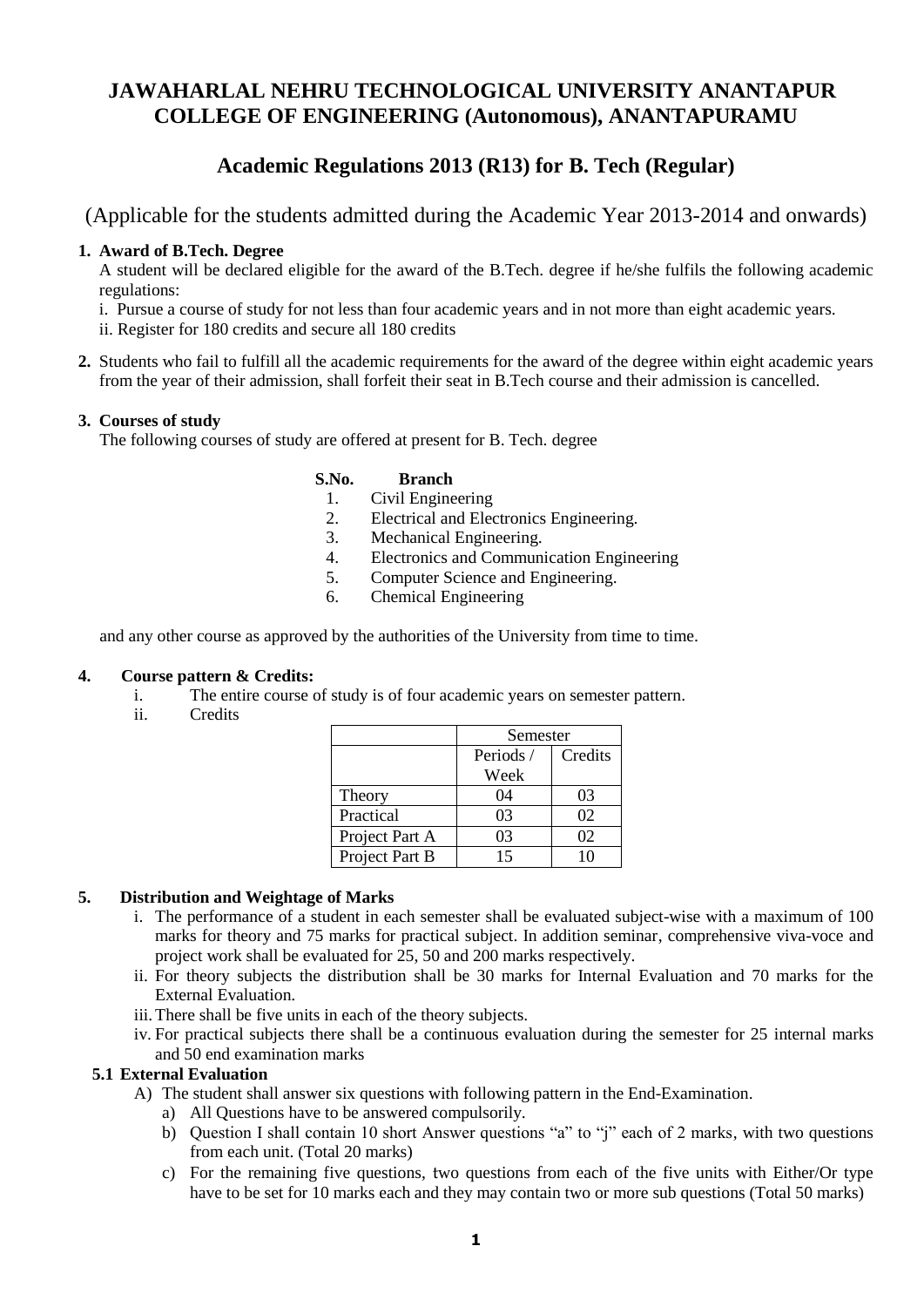- B) Further, whenever any theory subject with two parts is offered (combined subject), for ex: Electrical & Mechanical Technology, then there shall be only two parts Part A, Part B in the question paper. Part – A: shall contain three questions, EITHER/OR type shall be followed, for 35 marks and for each question 12, 12, & 11 marks shall be allocated. Part – B: shall also contain three questions, EITHER/OR type shall be followed, for 35 marks and for each question 12, 12, & 11 marks shall be allocated.
- C) For the subjects having design and / or drawing, such as Engineering Drawing, Machine Drawing and Estimation, there shall be five questions for a total of 70 marks. Two questions from each of the five units with Either / Or type have to be set. Each question carries 14 marks and they may contain two or more sub questions.
- D) For practical subjects the end examination shall be conducted for 50 marks by the concerned laboratory teacher and another examiner from the same department.

## **5.2 Internal Evaluation**

A) For theory subjects, there shall be two midterm examinations during the semester. Each midterm examination shall consist of an objective paper for 10 marks and a subjective paper for 20 marks with duration of 20 and 90 minutes respectively.

Objective test paper is set for 20 multiple choice questions for 1 mark for each, then condensed for 10 marks. \*Subjective test paper shall contain three questions, EITHER/OR type shall be evaluated for 10 marks for each, then condensed for 20 marks. First midterm examination shall be conducted for I, II & half of III unit syllabus and second midterm examination shall be conducted for the remaining syllabus. Both the midterm exams are compulsory. Final Internal marks for a total of 30 marks shall be arrived at by considering the marks secured by the student in both the mid examinations with 80% weightage to the better mid exam and 20% to the other, any fraction rounded off to the next higher mark.

\*Subjective test changed to EITHER/OR type w.e.f. October, 2016

Note: The midterm examination shall be conducted first by distribution of the Objective test paper simultaneously marking the attendance, after 20 minutes the answered objective paper is collected back. The student is not allowed to leave the examination hall. Then the subjective question paper and the answer booklet shall be distributed. After 90 minutes the answered booklets are collected back.

- B) For practical subjects day-to-day work in the laboratory shall be evaluated for 25 marks by the concerned laboratory teacher based on the report of experiments/jobs.
- C) For the subject having design and / or drawing, such as Engineering Drawing, Machine Drawing and Estimation, the distribution shall be 30 marks for internal evaluation. The Internal evaluation will be for 15 marks for day-to-day work in the class that shall be evaluated by the concerned subject teacher based on the reports/submissions prepared in the class. And there shall be two midterm exams in a Semester for a duration of 2 hrs each, evenly distributed over the syllabi for 15 marks. The final mid exam marks shall be arrived at by considering the marks secured by the student in both the mid examinations with 80% weightage to the better mid exam and 20% to the other, any fraction rounded off to the next higher mark. The sum of day to day evaluation and the final mid exam marks will be the final internal marks for the subject.
- v. There shall be an audit pass course in Human Values & Professional Ethics and Advanced Communication Skills lab with no credits. There shall be no external examination. However, attendance in the audit course shall be considered while calculating aggregate attendance.
- vi. There shall be one Massively Open Online Course (MOOCs) in IV year I semester. Student shall register for MOOCs with specified MOOCs provider/s and need to submit proof of the same. The evaluation of MOOCs subject is same as that of theory subjects. Internal exam shall be conducted by mentor allotted and end semester exam shall be conducted along with other theory subjects.
- vii. There shall be a Seminar presentation in IV year II Semester. For the Seminar, the student shall collect the information on a specialized topic and prepare a technical report, showing his understanding over the topic, and submit to the department before presentation. The report and the presentation shall be evaluated by the Departmental committee consisting of Head of the Department, Seminar Supervisor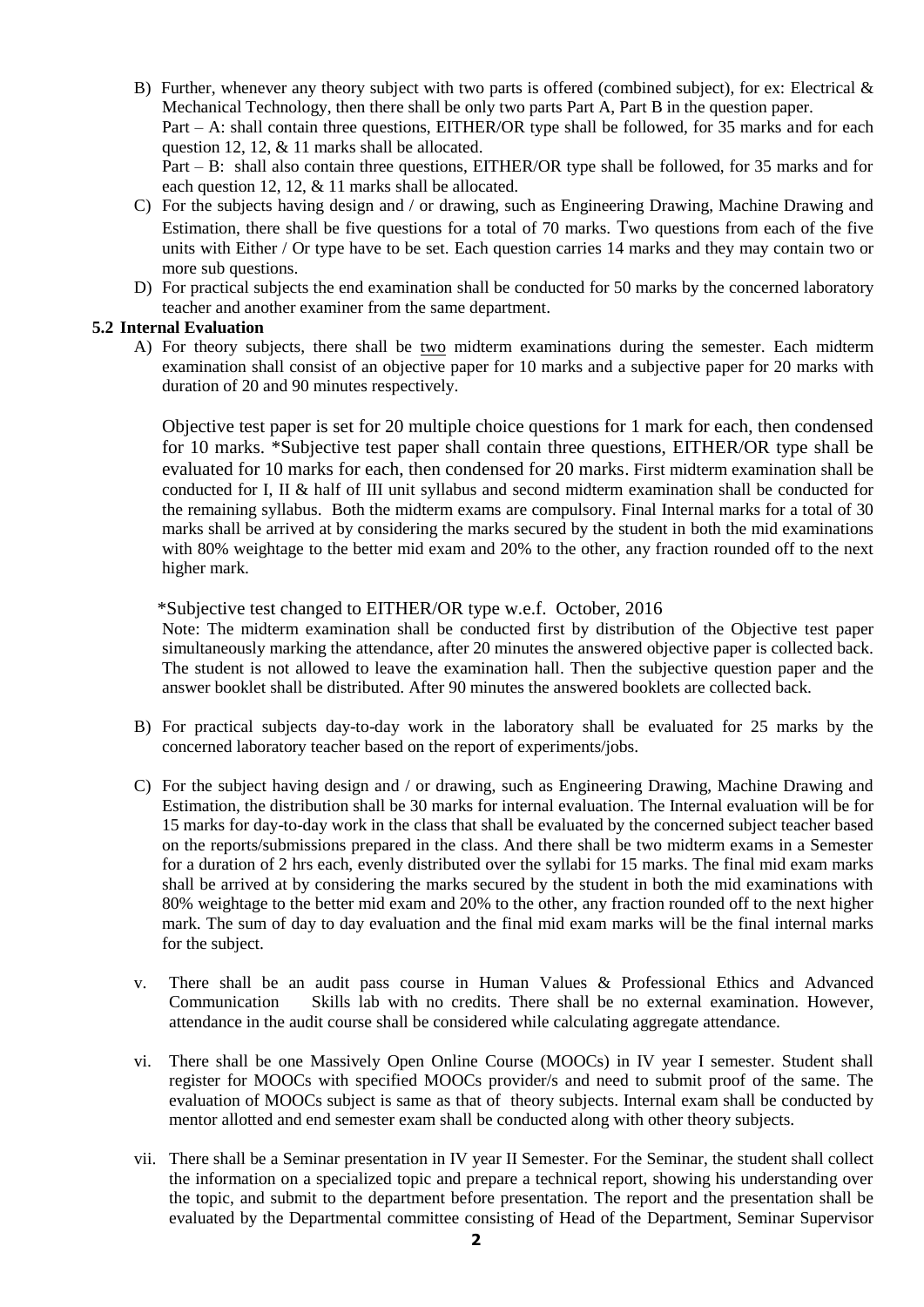and a senior faculty member. The Seminar shall be evaluated for 25 marks. There shall be no external examination for Seminar.

There shall be a Comprehensive viva-voce in IV year II Semester. The Comprehensive viva-voce will be conducted by a committee consisting of Head of the Department and two senior faculty members of the department. The Comprehensive viva-voce is aimed to assess the student's understanding of the various subjects he/she studies during the B.Tech. course. The Comprehensive viva-voce is evaluated for 50 marks by the committee.

A student shall acquire 3 credits assigned to the seminar & comprehensive viva-voce only when he/she secures 30 marks on aggregate out of 75 marks allocated.

- viii. Out of a total of 200 marks for the project work, 60 marks shall be for Internal Evaluation and 140 marks for the End Semester Examination (viva-voce). The viva-voce shall be conducted by a committee consisting of Head of the Department, Project Supervisor and an External Examiner nominated by the Principal. The project work shall start in IV year I semester (Part A) and shall continue in the semester break. The evaluation of project work shall be conducted at the end of the IV year II semester (Part B). The Internal Evaluation shall be made by the departmental committee, on the basis of two seminars given by each student on the topic of his project. **Out of the 60 marks for internal evaluation there shall be 30 marks for Part A and 30 marks for Part B of project respectively.**
- ix. The laboratory records and internal test papers shall be preserved for minimum of 2 years in the respective departments and shall be produced to the Internal/External Committees as and when the same are asked for.

#### **6. Attendance Requirements**

- i. A student shall be eligible to appear for end examinations if he/she acquires a minimum of 75% of attendance in aggregate of all the subjects in a semester.
- ii. **Shortage of attendance below 65% in aggregate shall in NO CASE be condoned**.
- iii. Condonation of shortage of attendance in aggregate up to 10% (65% and above and below 75%) in each semester may be granted by the College Academic Committee.
- iv. Condonation of shortage of attendance shall be granted only on genuine and valid reasons on representation by the candidate with supporting evidence.
- v. Students whose shortage of attendance is not condoned in any semester are not eligible to take their end examination of that class and their registration for that semester shall stand cancelled.
- vi. A student will not be promoted to the next semester unless he satisfies the attendance requirements of the present semester, as applicable. He/She may seek readmission for that semester when offered next.
- vii. A stipulated fee shall be payable towards condonation of shortage of attendance to the college.

#### **7. Minimum Academic Requirements**

The following academic requirements have to be satisfied in addition to the attendance requirements mentioned in item no.**6**

- i. A student shall be deemed to have satisfied the minimum academic requirements and earned the credits allotted to each theory, practical, design, drawing subject or project if he/she secures not less than 35% of marks in the end examination and a minimum of 40% of marks in the sum total of the internal and external evaluation taken together. In the Seminar & Comprehensive viva-voce he/she should secure a minimum of 40% marks.
- ii. A student shall be promoted from II to III year only if he/she fulfils the academic requirement of securing **26 credits (40%)** of the subjects that have been studied up to II year I semester from
	- a. Two regular and one supplementary examinations of I year I semester
	- b. One regular and one supplementary examination of I year II semester.
	- c. One regular examination of II year I semester

irrespective of whether the candidate takes the end examination or not as per the normal course of study.

- iii. A student shall be promoted from third year to fourth year only if he fulfils the academic requirements of securing 44 **credits (40%)** of the subjects that have been studied upto III year I semester from the following examinations,
	- a. Three regular and two supplementary examinations of I year I semester.
	- b. Two regular and two supplementary examination of I year II semester.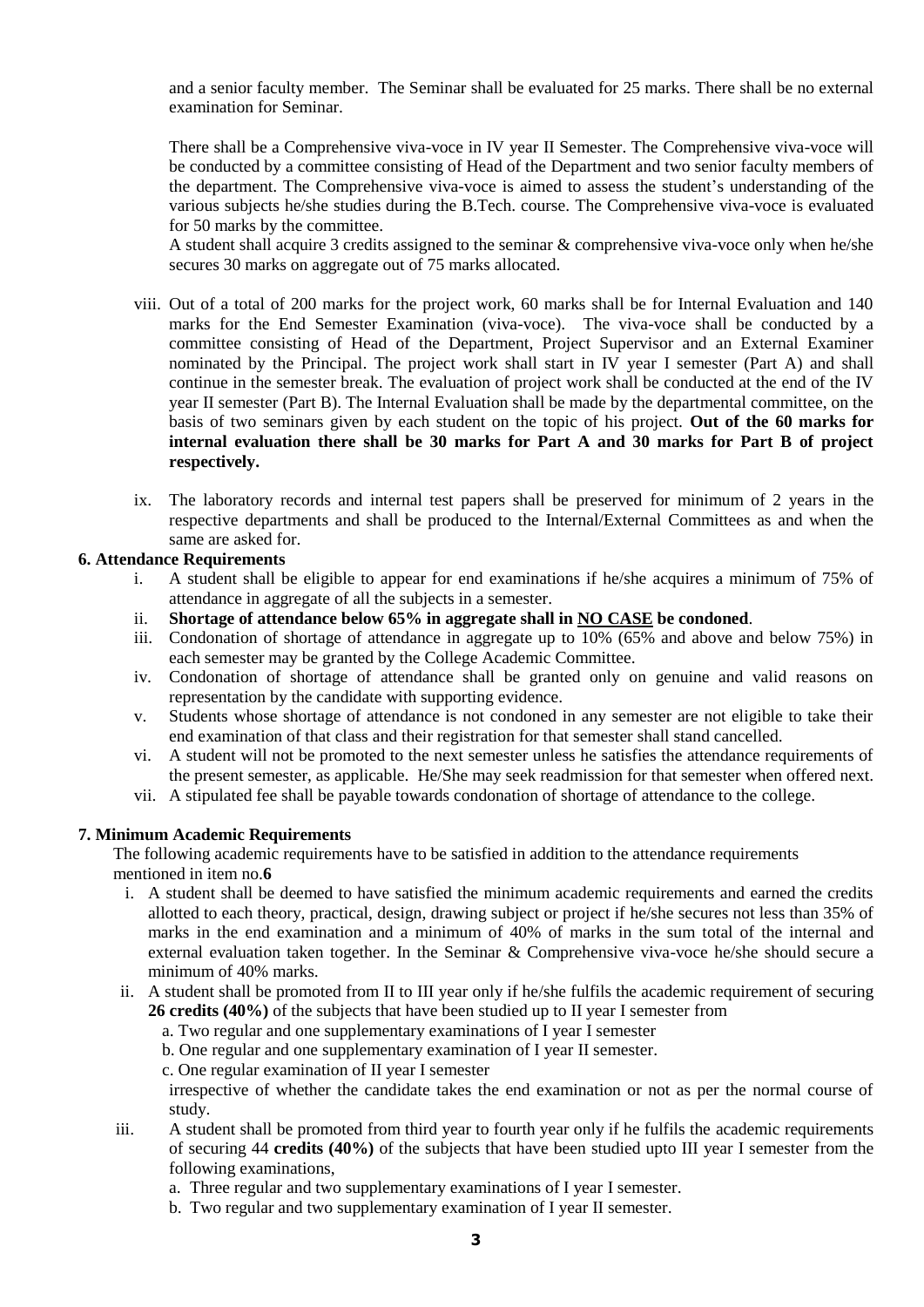- c. Two regular and one supplementary examinations of II year I semester.
- d. One regular and one supplementary examinations of II year II semester.
- e. One regular examination of III year I semester.

 irrespective of whether the candidate takes the end examination or not as per the normal course of study.

 And in case of getting detained for want of credits by sections ii and iii above, the student may make up the credits through supplementary exams of the above exams before the date of class work commencement of Third or Fourth year I semester respectively.

- iv. A student shall register and put up minimum attendance in all 180 credits and earn all the 180 credits. Marks obtained in all 180 credits shall be considered for the calculation of overall percentage of marks obtained.
- v. Students who fail to earn 180 credits as indicated in the course structure within eight academic years from the year of their admission shall forfeit their seat in B.Tech course and their admission shall stand cancelled.
- vi. A student who is eligible to appear for the end examination in a subject, but absent at it or has failed in the end examination may appear for that subject at the next supplementary examination offered.

## **9. Transitory Regulations**

Candidates who have been detained for want of attendance or not fulfilled academic requirements or who have failed after having undergone the course in earlier regulations or have discontinued and wish to continue the course are eligible for admission into the unfinished semester from the date of commencement of class work with the same or equivalent subjects as and when subjects are offered, subject to Section **2** and they will be in the academic regulations into which they are are presently readmitted.

## **10. With–holding of results**

If the candidate has any dues not paid to the college or if any case of indiscipline or malpractice is pending against him, the result of the candidate shall be withheld and he will not be allowed / promoted into the next higher semester. The issue of awarding degree is liable to be withheld in such cases.

## **11. Award of Class**

After a student has satisfied the requirements prescribed for the completion of the program and is eligible for the award of B. Tech. degree he/she shall be placed in one of the following four classes:

| <b>Class Awarded</b>         | % of marks to be  |                    |
|------------------------------|-------------------|--------------------|
|                              | secured           |                    |
| First Class with Distinction | 70% and above     | From the           |
| <b>First Class</b>           | Below 70% but not |                    |
|                              | less than 60%     | aggregate<br>marks |
| <b>Second Class</b>          | Below 60% but not | secured for        |
|                              | less than 50%     | 180 credits        |
| Pass Class                   | Below 50% but not |                    |
|                              | less than 40%     |                    |

(The marks in internal evaluation and end examination shall be shown separately in the marks memorandum)

Further, the University, vide its University order RP/No. 164/2013 dt: 02.05.2013, has permitted for rounding of percentages to the extent of 0.5% to effect change of class from pass class to Second class, Second class to First class, First class to First class with distinction for all the courses being offered or to be offered by the University without adding any marks to the original marks secured by the students.

## **12. Minimum Instruction Days**

The minimum instruction days including exams for each semester shall be 90 days.

- **13.** There shall be no branch transfers after the completion of admission process.
- **14.** There shall be no place transfer within the constituent colleges of Jawaharlal Nehru Technological University Anantapur during the entire course of the program.

#### **15. General:**

- **i. The academic regulations should be read as a whole for purpose of any interpretation**.
- **ii. Malpractice rules - nature and punishments is appended**
- **iii. Where the words "he", "him", "his", occur in the regulations, they include "she", "her", "hers".**
- **iv. In the case of any doubt or ambiguity in the interpretation of the above rules, the decision of the Principal is final.**